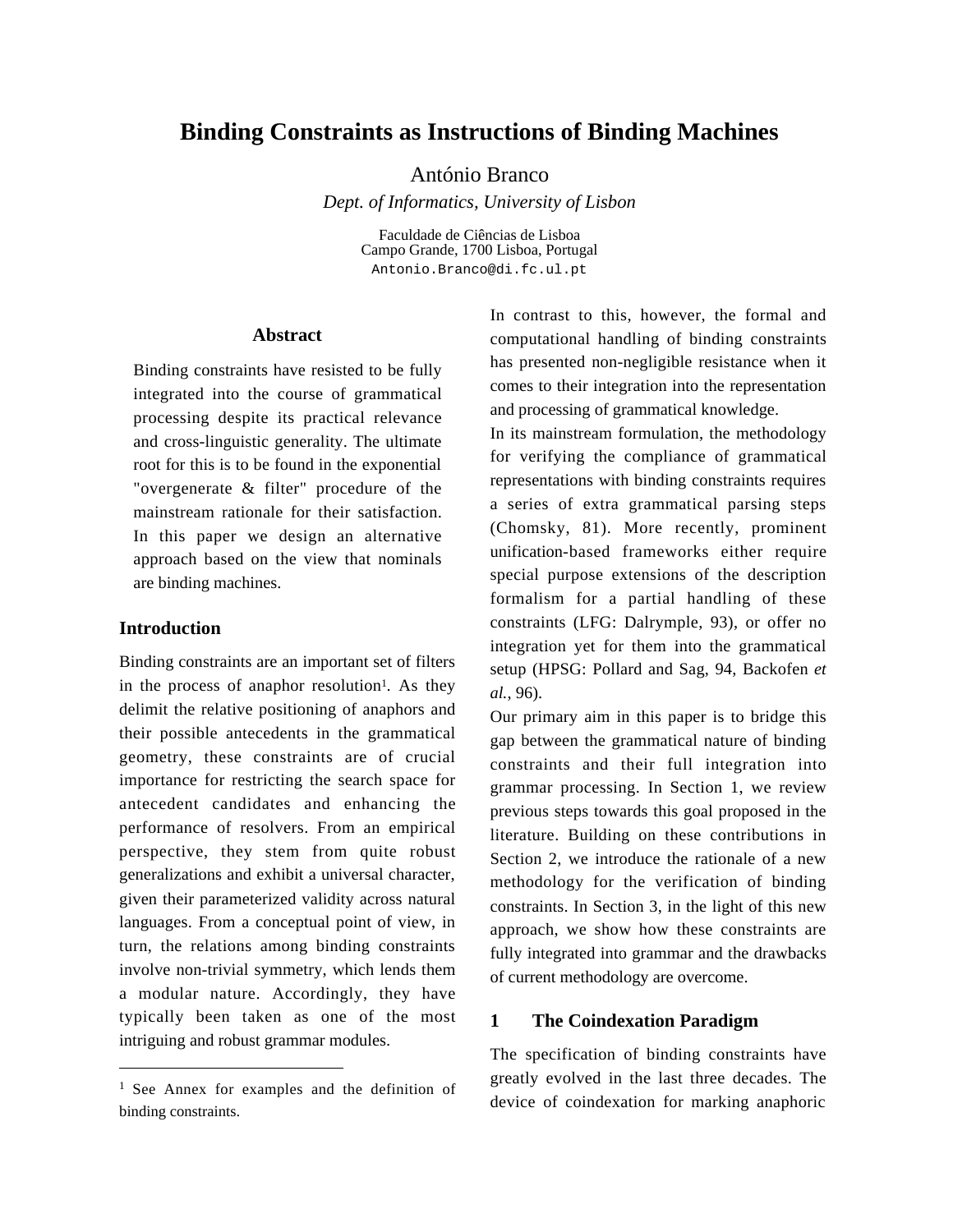links has, however, remained quite stable. This stems from the fact this device is at the heart of the mainstream methodology for verifying these constraints, a methodology whose basics were proposed in (Chomsky, 80, 81) and have been adopted since then in its different variants.

## **1.1 Post-grammatical overgeneration and filtering**

This methodology can be outlined as in Fig.1.

After the grammatical parsing of a sentence with *n* NPs has been completed:

(i) *iteration*:repeat (ii)-(iii) until all possible different assignments of *n* indices (tokens) have been exhausted;

(ii) *indexation*:generate a tree by assigning indices to its NPs;

(iii) *filtering*:store the annotated tree if the indexation of NPs respects binding constraints, otherwise delete it.

Fig.1 - Chomsky's algorithm

As noted as early as in (Correa, 88), this approach is grossly inefficient. Later Fong, 90, showed that its complexity is of exponential order. Moreover, this methodology disregards any concern with interfacing grammar with systems for reference processing. The input for such systems will not be a grammatical representation to be refined vis-à-vis the heuristics for anaphor resolution, but a forest of differently labeled trees that have to be internally searched and compared with each other by anaphor resolvers.

Besides the efficiency issue, this methodology implies the conceptual awkwardness of having a module of grammar that is not made operative during the grammatical processing, but as an extra-grammatical add-on. Correa, 88, p.123, observed that although the integration of binding constraints "into rules which may be used to derive structure that *already* satisfies the [constraints] is not a straightforward task", that should be the path to follow, a point also strongly stressed in subsequent elaboration on this issue by Merlo, 93.

## **1.2 Packaging anaphoric ambiguity**

A first proposal for enhancing integration of binding cosntraints into grammar is due to Correa, 88. Simplifying some details, the proposed algorithm can be outlined as in Fig.2.

Start from the top of the tree with two empty stacks A and B where indices will be collected, respectively local c-commanding indices and non-local c-commanding indices. While walking down a tree where every NP has a distinct index (type):

When an NP is found:

(i) *copy*:leave a copy of A (if it is an anaphor) or B (if it is a pronoun) at the NP node;

(ii) *assign*:take the first index i of the stack copied into the NP node, take the NP index j, and annotate the NP with  $j=i$ ;

(iii) *collect*:add NP index j to A. When a local domain border is crossed:

(iv) *reset*:reset B to A∪B.

Fig.2 - Correa's algorithm

This algorithm was given two different implementations, one by Correa, 88, the other by Ingria and Stallard, 89. Further elaboration by Giorgi *et al.*, 90, and Pianesi, 91, led to a restatement of this algorithm using formal language techniques.

The do-it-while-parsing approach of Correa's implementation has the advantage of discarding a special-purpose postgrammatical module for binding. That implementation, however, turns out to be dependent on a top-down parsing strategy. On the other hand, Ingria and Stallard's implementation has the advantage of being independent of the parsing strategy adopted.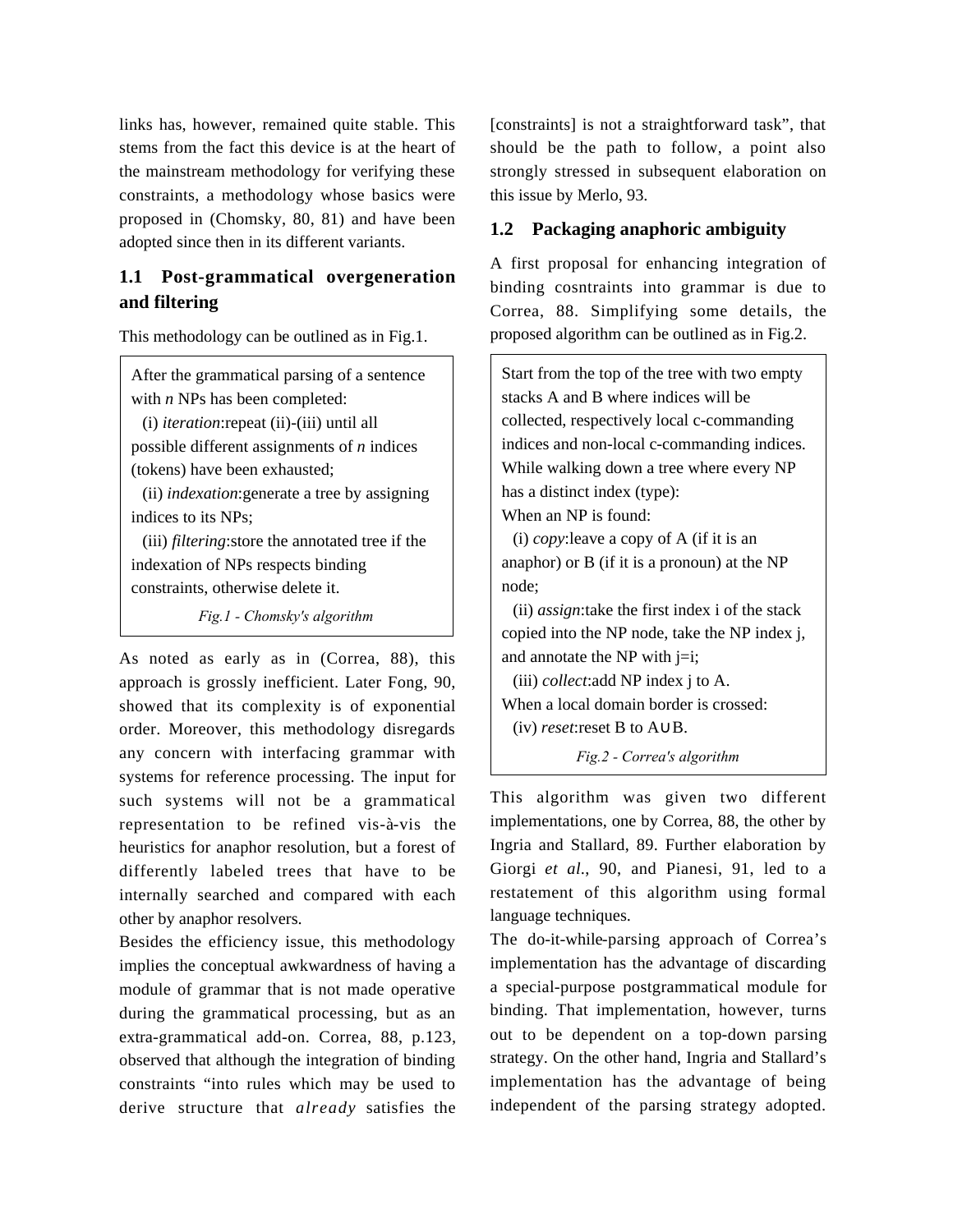This was done however at the cost of still requiring a special purpose postgrammatical parsing module for binding.

Besides the issue of bringing binding into grammar, it is worth noticing that this evolution inside the coindexation paradigm presented a significant improvement and yet a clear drawback. On the one hand, if one disregards step (ii) (a disguised recency heuristic spuriously mixed with binding constraints) and considers the result of verifying binding constraints to be the assignment to an NP of the set of indices of its antecedent candidates, then it is possible to discard the proliferation of indexed trees as a way to express anaphoric ambiguity.

On the other hand, the algorithm is acknowledged not to be able to cope with constraints possibly involving non-local anaphoric links. Principle C, backwards anaphora or cross-over cases were not accounted for (Correa, 88, p.127, Ingria and Stallard, 89, p.268). Moreover, as stack B only contains indices of the non–local c–commanders<sup>2</sup>, but not all indices in the tree except those of the local c-commanders, Principle B is also not correctly accounted for.

## **1.3 Packaging non-locality**

Other contributions to improve the coindexation method are due to Dalrymple, 93 and Johnson, 95. Instead of being directed to packaging ambiguity as the one above, they have in common being concerned with packaging non-locality.

#### *1.3.1 Nodes as mirrors of trees*

 $\overline{a}$ 

Johnson's algorithm is embodied in Prolog code. Abstracting away from details associated to that format, it gets the outline in Fig.3.

Although this outline renders the algorithm in a bottom up fashion, Johnson ingeniously developed an implementation that is independent of the parsing strategy resorting to delaying mechanisms. Crucially, in spite of its post grammatical flavor, likewise Correa's implementation, this algorithm does not require postgrammatical processing.

These results were obtained with some

(i) Repeat (ii) until all  $NP_i$  ( $1 \le i \le n$ ) in the tree have been used as starting points;

(ii) Walk up the tree from  $NP_i$  and repeat (iii) until the top node of the tree is reached;

(iii.i) When other locally c-commanding  $NP<sub>j</sub>$  is found:

 $(iii.i.i)$  if  $NP_i$  is a short-distance reflexive, annotate  $NP_i$  with i=j;

 $(iii.i.ii)$  if  $NP<sub>i</sub>$  is a non-reflexive, annotate  $NP_i$  with  $i\neq j$ ;

(iii.ii) When other non-locally c-commanding  $NP_j$  is found: if  $NP_i$  is a non-pronoun, annotate  $NP_i$  with  $i\neq j$ .

Fig.3 - Johnson's algorithm

accessory devices: Each node in the tree is "conceptualized as a pair consisting of a tree and a vertex in that tree" (p.62). Consequently, the whole tree where a given NP appears is locally accessible to be "walked up" since its replica is present at the pair (Category, Tree), which is the NP node itself.

This algorithm improves the coindexation methodology in terms of efficiency as it does not resort to free indexation. Note, however, that the anaphoric ambiguity of pronouns and nonpronouns is not captured (Principles B and C) since grammatical coindexation of pronouns or nonpronouns with their possible antecedents is dismissed. Only reflexives and their antecedents end up coindexed, while the index of a pronoun is only made "unequal" with the

<sup>&</sup>lt;sup>2</sup> C-command is a configurational version of the command relation where *x* c-commands *y* iff the first branching node that dominates *x* dominates *y*.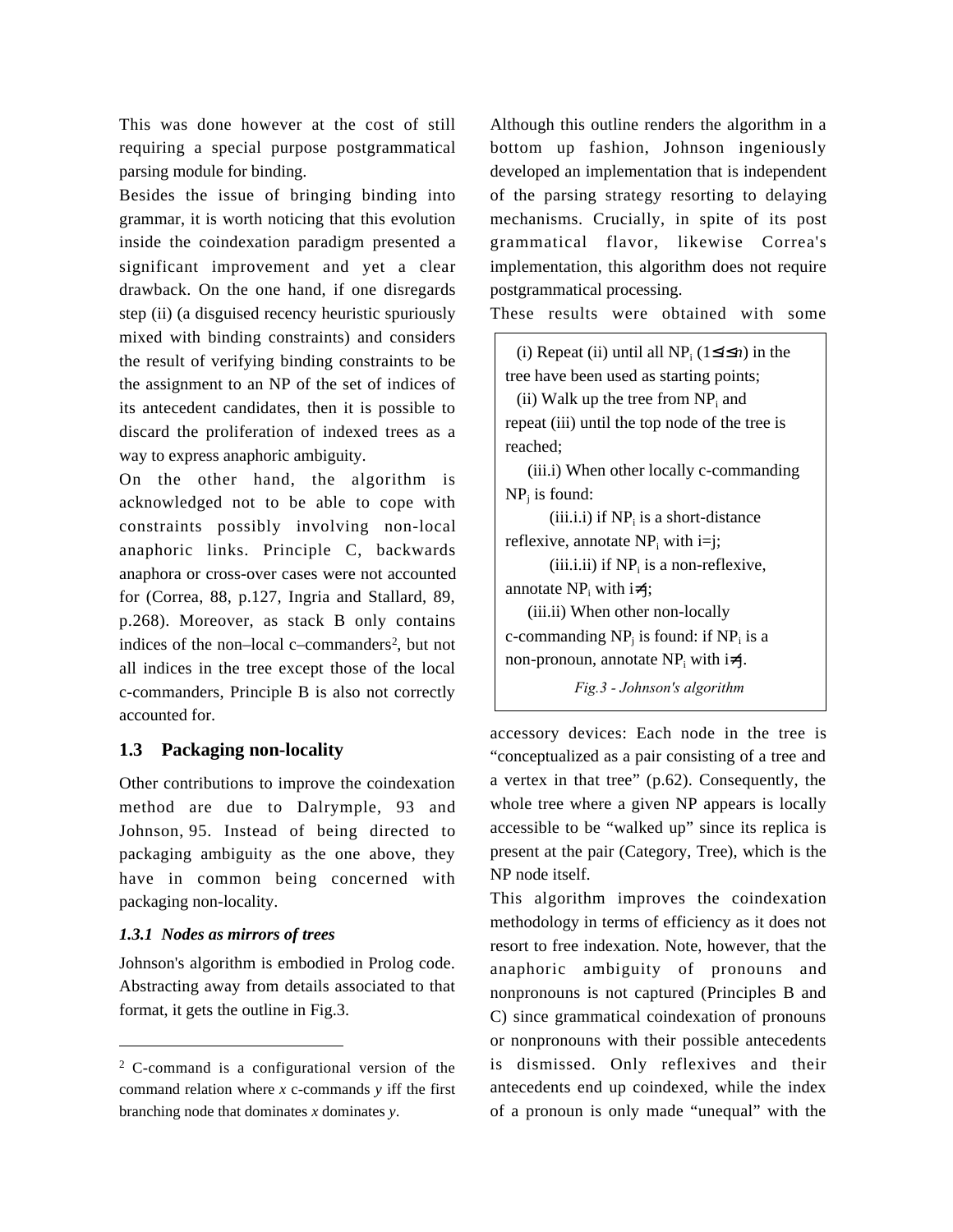indices of its (non-grammatical) locally c-commanding antecedents. Nevertheless, even dispensing with free indexation and restricting the representation of anaphoric ambiguity to reflexives, this approach does not get rid of the proliferation of trees: For a given reflexive, each corresponding tree/coindexation represents a different antecedent candidate.

## *1.3.2 Equations with regular expressions*

The LFG/Dalrymple, 93, account of binding resorts to a different approach to generalize over the eventual non-locality of anaphoric links. It uses lexical "inside-out equations", a special-purpose extension of the description formalism which may include regular expressions (as in (3) below for long-distance reflexives):

- (1) John<sub>i</sub> introduced Bill<sub>j</sub> to himself<sub>i/j</sub>. *himself*: (( $\mathrm{OBL}_\mathrm{Goal} \uparrow$ )  $\mathrm{SUBJ)}_{\sigma} = \uparrow_{\sigma}$  or  $((OBL_{Goal} \uparrow) OBJ)_{\sigma} = \uparrow_{\sigma}$
- (2) \*John introduced Bill<sub>i</sub> to him<sub>i</sub>.

*him*:  $((OBL_{\text{Goal}} \uparrow) OBJ)_{\sigma} \neq \uparrow_{\sigma}$ 

(3) Zhangsan<sub>i</sub> yiwei [Lisi<sub>j</sub> yiwei[ ...<u>ziji<sub>i/j/k/...</u>]...]</u></sub> Zhangsan<sub>i</sub> thought [Lisi<sub>j</sub> thought [... him<sub>i/j/...</sub>]...] *ziji*:  $((OBJ * T) SUBJ)_{\sigma} = T_{\sigma}$ 

The right-hand side of the equation stands for the semantic representation  $(\sigma)$  of the functional-structure  $($  $)$  of the anaphor. The left hand side stands for the semantics of the antecedent: In (3) the Chinese long-distance reflexive is an Object in a functional-structure where one of the upstairs Subjects may be the antecedent.

Although initial scepticism about the tractability of these equations was dissipated by Kaplan and Maxwell, 88, the survey by Backofen *et al.*, 96, reports that no implemented LFG grammar was known to handle binding. To a significant extent this bears on the fact that many different equations have to be defined for every anaphor: Each equation specify concrete grammatical functions for the anaphor and its potential antecedent, but either the anaphor or the antecedents may occur with one of a range of several grammatical functions (see a minimal example in (1)). Moreover, it is not defined how non-lexical NPs (e.g. anaphoric definite descriptions, ruled by Principle C) may be assigned the respective equation.

However these difficulties turn out to be solved, the LFG variant of the coindexation methodology presents the same type of problems of Johnson's approach. The proliferation of representations is not avoided: The ambiguity of reflexives may end up represented by several different grammatical representations. These representations correspond to the satisfaction of the different equations involving different grammatical functions, as in (1), and possibly result also from the several existential interpretations of functional uncertainty in the case of long-distance reflexives, as in (3). Likewise, the ambiguity of pronouns is omitted in the single functional-structure resulting from the universal interpretation of negative equations associated with these anaphoric expressions.

Moreover, the positive equations for reflexives do not require identity of indices between anaphorically related expressions, but instead impose identity of semantic representations, this way incorrectly enforcing any type of anaphora (bound, bridging, e-type, "donkey", etc.) to the sole modality of coreference.

## **2 The Concept of Binding Machine**

Being partially successful in overcoming problems of the original post-grammatical "overgenerate & filter" methodology, each of the contributions mentioned above brought to the fore essential dimensions of binding that have to be concomitantly accounted for. Accordingly, an alternative methodology for binding constraints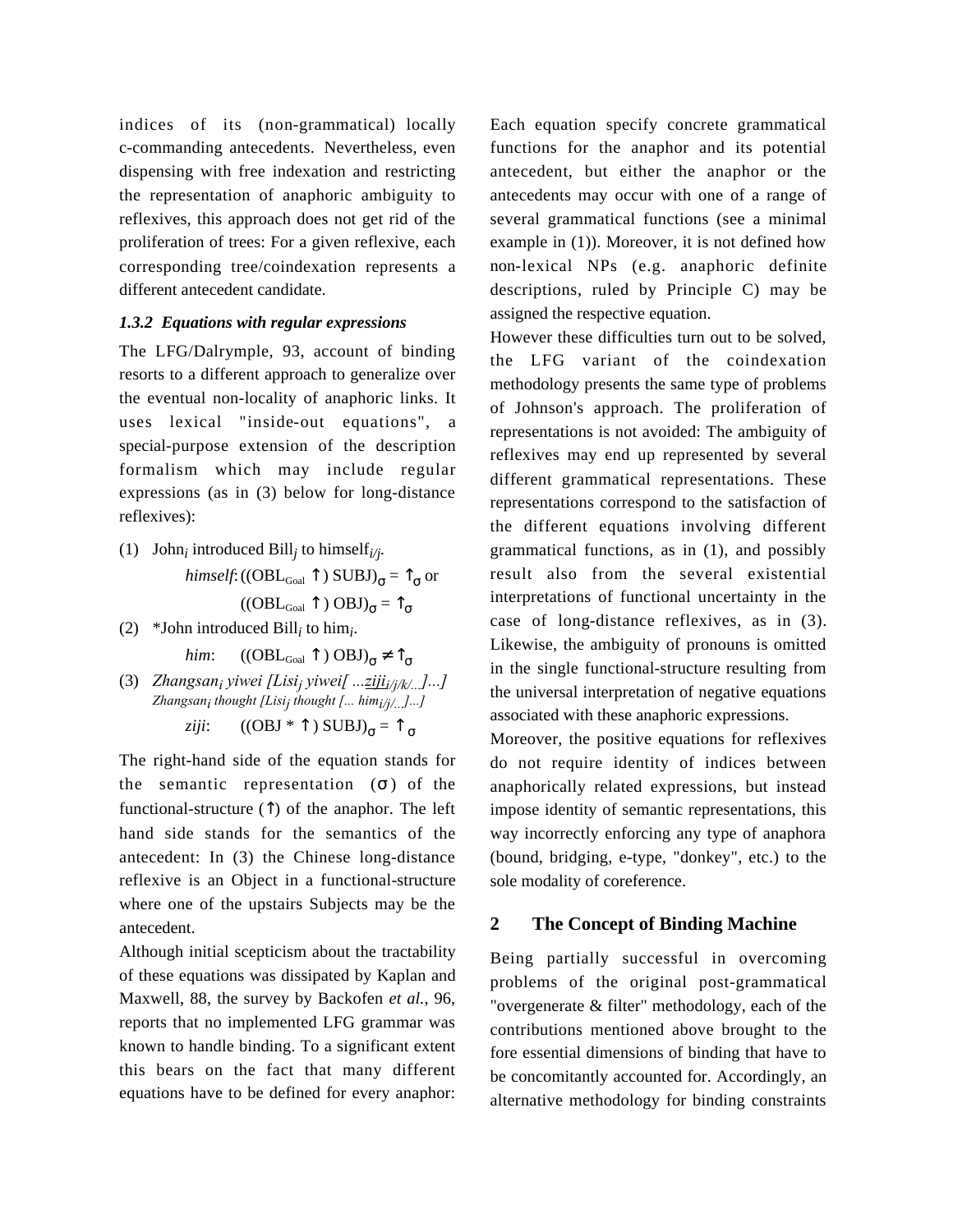verification should find a way to harmonize all these dimensions: lexicalization, anaphoric ambiguity packaging and non-local context packaging.

Given these hints, a breakthrough depends now on changing some entrenched primitives underlying the conception of binding constraints. These constraints have been basically taken as syntactic well-formedness conditions: "[they] capture the distribution of pronouns and reflexives" (Reinhart and Reuland, 93, p.657). In line with Gawron and Peters, 90, however, we take them as conditions on semantic interpretation, as they delimit non-local aspects of meaning composition.

In what follows, we set up a semantics-driven methodology for verifying binding constraints, organized under the rationale that an NP is a *binding machine*: (i) it reads a representation of the context; (ii) updates its own semantics given this context and its own anaphoric potential (in accordance with its binding constraint, if it is a non-quantificational NP); (iii) and makes a contribution to the context, against which other NPs are interpreted. This rationale is in line with the insights of Johnson and Klein,90 concerning the processing of the semantics of nominals, and also the spirit (but by no means the letter) of the dynamic semantics framework (Chierchia, 95).

The *output* of a nominal *n* as a binding machine is simply the incrementing of the context with a copy of its reference marker (Kamp and Reyle, 93). The *internal state* of the machine after its operation is a compacted representation of the anaphoric potential of *n*, if any, under the form of the set of the reference markers of the grammatically admissible antecedents of *n* this internal state results from the binding constraint, lexically associated to *n*, being applied to the input. The *input* is a representation of the relevant aspects of the context under the form of a set of three lists of reference markers, **A** , **Z** and **U** , from which the internal state/semantics of anaphors can be computed.

Taking *n* and its subcategorizing predicator *p*, **A** is the list with the reference markers of the complements of *p* ordered according to their relative obliqueness; **Z** includes the elements of **A** plus the reference markers of the upstairs predicators directly or indirectly selecting the domain of *p*, observing the multiclausal obliqueness hierarchy; and **U** is the list of all reference markers in the discourse context.

Given this setup, the verification of binding constraints consists in a few simple steps. If *n* is a *short-distance reflexive*, **A'** is associated to its semantic representation, where **A'** contains the reference markers of the o-commanders of *n* in **A**. If *n* is a *long-distance reflexive*, its semantic representation includes **Z'**, such that **Z'** contains the o-commanders of *n* in **Z**. If *n* is a *pronoun*, the set **B**=U\( $A' \cup \{refm_n\}$ ) is coded into its representation. Finally if *n* is a *nonpronoun*, its semantics keeps a copy of **C**=U\(Z'∪{refm<sub>n</sub>}).

## **3 An HPSG exercise**

This methodology can be easily accommodated in a unification-based framework such as HPSG. We designed an extension to the UDRT component for HPSG of Frank and Reyle, 95. This component is encoded as the CONT(ENT) value, which is enhanced now with feature ANAPH(ORA). On a par with this extension, also the NONLOC(AL) value is extended with the new feature BIND(ING), with subfeatures LIST-A, LIST-Z, LIST-U and LIST-protoU.



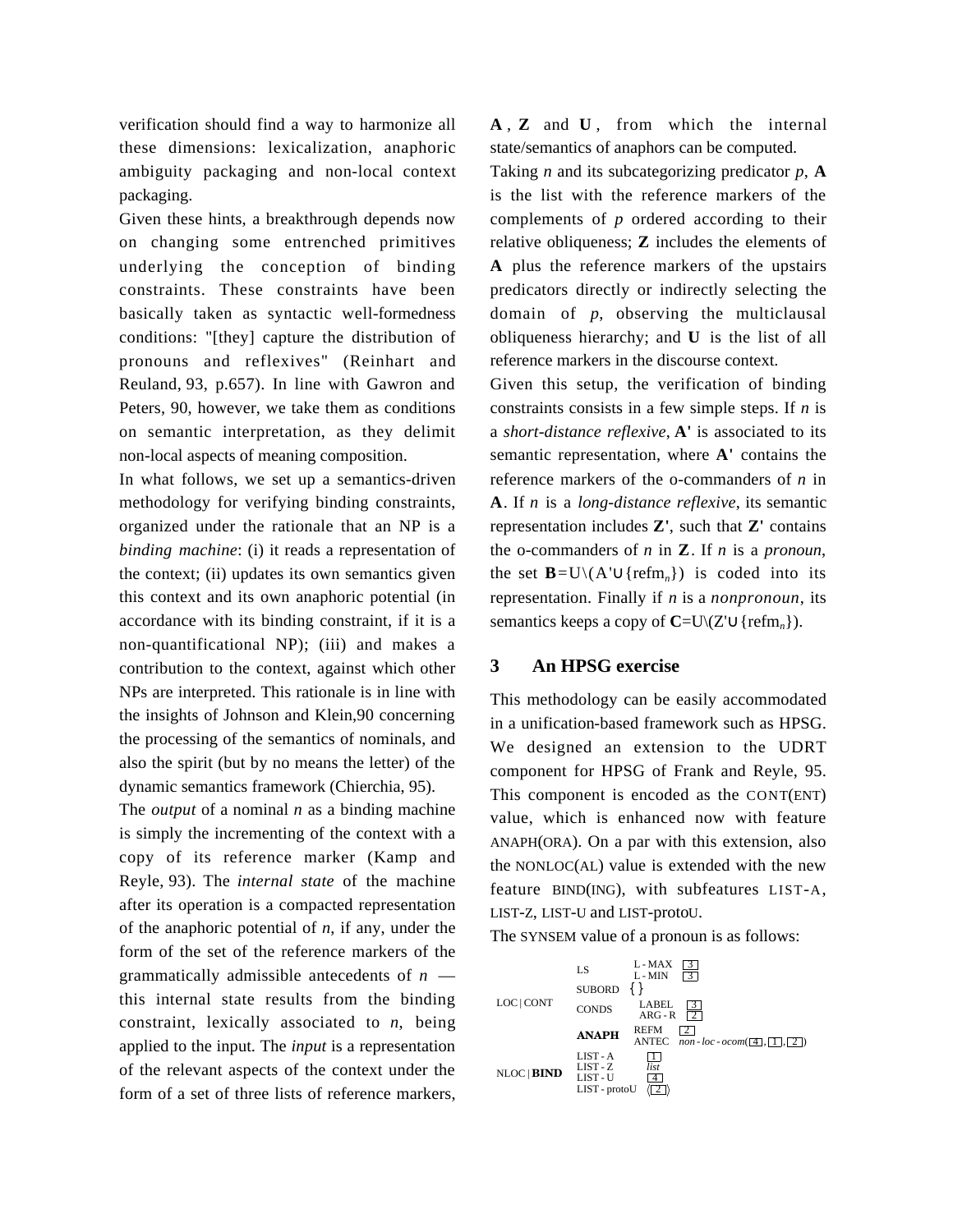The relational constraint *non-loc-ocomm* takes (in first argument) all markers in the context, given in LIST-U value, and remove from them both the local o-commanders (included in second argument) of the pronoun and the pronoun itself (in third argument).

Under the conception of nominals as binding machines, LIST-A, LIST-Z and LIST-U stand for the input, ANTEC(EDENTS) encodes the internal state, and REF(ERENCE)M(ARKER) encodes the output. The SYNSEM of other anaphors, ruled by Principles A, C or Z, are quite similar to the one above. The major difference lies in the relational constraints in ANTEC value, which encode the corresponding binding constraint<sup>3</sup>.

Turning now to the lists with reference markers, we handle them by means of a new HPSG principle, the Binding Domains Principle. This principle consists of three clauses constraining signs and their values with respect to these lists. Due to space limitations<sup>4</sup>, we illustrate this Principle with its Clause I, for LIST-U and LIST-protoU:

#### Binding Domains Principle, Clause I

(i) in every sign, LIST-protoU value is identical to the concatenation of LIST-protoU values of its daughters;

(ii) in a sign of sort *discourse,* LIST-protoU and LIST-U values are token-identical;

(iii) in a non-NP sign, LIST-U value is token-identical to each LIST-U value of its daughters;

(iv) in an NP sign *k*:

l

(iv.i) in Spec-daughter, LIST-U value is the result of removing the elements of LIST-A value of Head-daughter from the LIST-U value of *k*;

(iv.ii) in Head-daughter, LIST-U value is the result of removing the value of REFM of Spec-daughter from the LIST-U value of *k*.

The HPSG ontology was extended with the sort *discourse* corresponding to sequences of sentential signs. Subclause (iv) above is meant to avoid what is known as i-within-i effect.

## **Conclusion**

In this paper we designed an alternative to the mainstream postgrammatical "overgenerate & filter" methodology for the verification of binding constraints. Our semantics-driven methodology is based on the conception of NPs as binding machines. We showed how this innovation helped to integrate binding constraints into grammar representation and processing and to avoid the intractability implied by the mainstream methodology.

#### **Acknowledgements**

I am grateful to Hans Uszkoreit for patient advice and criticism. My thanks go also to Mark Johnson for helpful discussion.

#### **Annex**

Recent results (Xue *et al.*, 94, Branco and Marrafa, 98) indicate that there are four binding constraints:

#### Principle A*:*

A locally o-commanded short-distance reflexive must be locally o-bound.

Lee<sub>i</sub> thinks [Max<sub>j</sub> saw <u>himself\*<sub>i/j</sub>]</u>.

#### Principle Z:

An o-commanded long-distance reflexive must be o-bound.

Zhangsan<sub>i</sub> zhidao [Lisi<sub>j</sub> renwei [Wangwu<sub>k</sub> zui xihuan zij $j / j / k$ ]

Zhangsan know [Lisi think [Wangwu most like self]]

<sup>&</sup>lt;sup>3</sup> Binding constraints for non-lexical nominals are lexically stated in their determiners.

<sup>4</sup> Binding constraints are fully integrated in a computational HPSG grammar, documented in (Branco, 99).

Zhangsan<sub>i</sub> knows that Lisi<sub>j</sub> thinks that Wangwu<sub>k</sub> likes him<sub>i/j</sub>/himself<sub>k</sub> most (Xue *et al.*, 94)